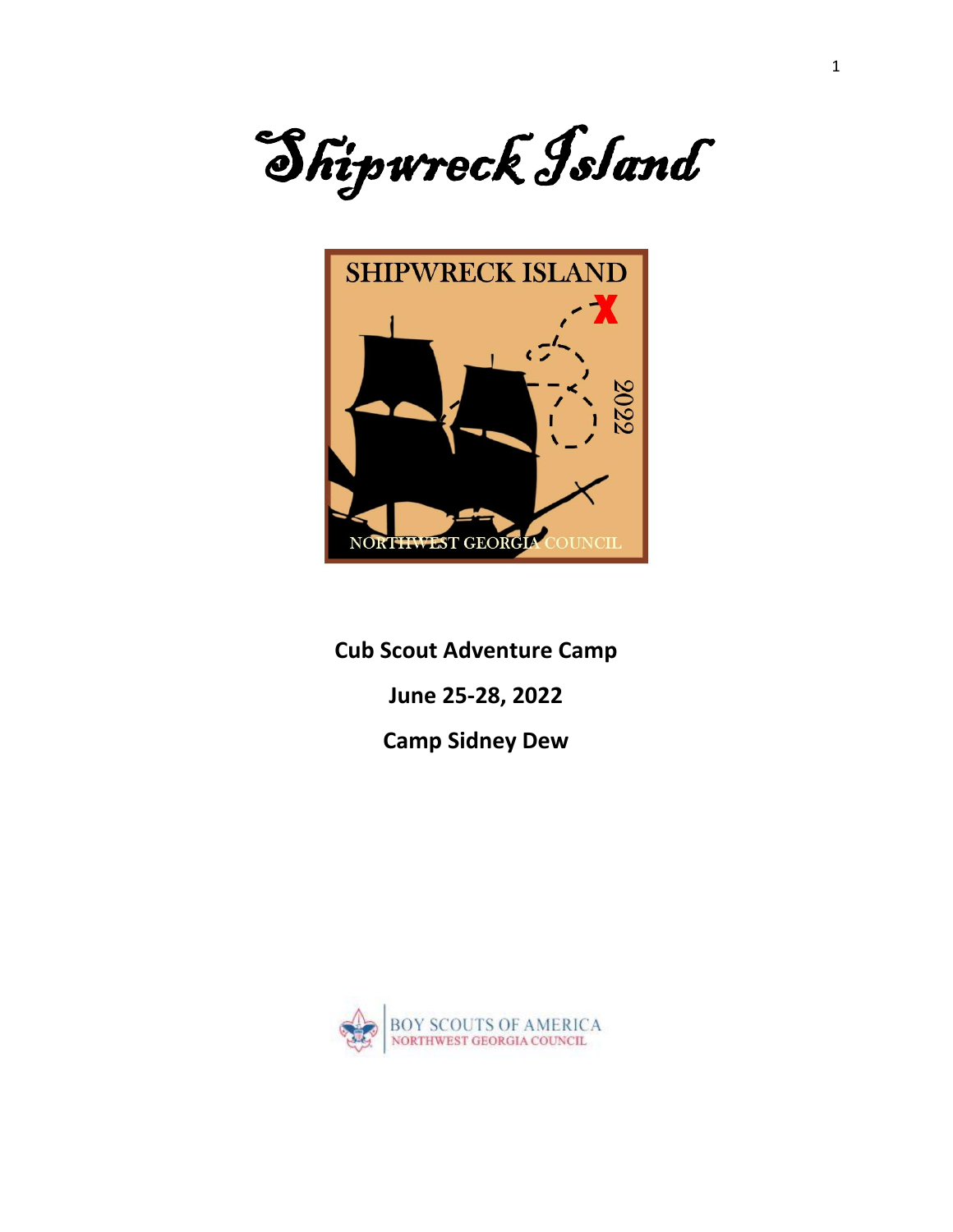# **CONTACT INFORMATION**

| <b>Camp Sidney Dew</b>    | <b>Northwest Georgia Council</b> |
|---------------------------|----------------------------------|
| 3624 Everett Springs Road | 1013 N. $5^{th}$ Ave #1          |
| Armuchee, GA 30105        | Rome, GA 30165                   |
| 706-234-2393              | 706-235-5545                     |
|                           | www.nwgabsa.org                  |

## **IMPORTANT DATES**

**Cub Scout Resident Camp:** June 25-28, 2022 **Early Bird Registration:** April 1, 2022 **Final Deadline for Registration:** June 17, 2022

## **CAMP FEES**

**Cub Scout Camp Fee: \$130 Early Bird Fee (registered prior to date above): \$100 Leader/Parent Fee: \$85**

## **CAMP STAFF**

**Camp Director:** George Henington **Shipwreck Island Camp Coordinator:** Susan Davis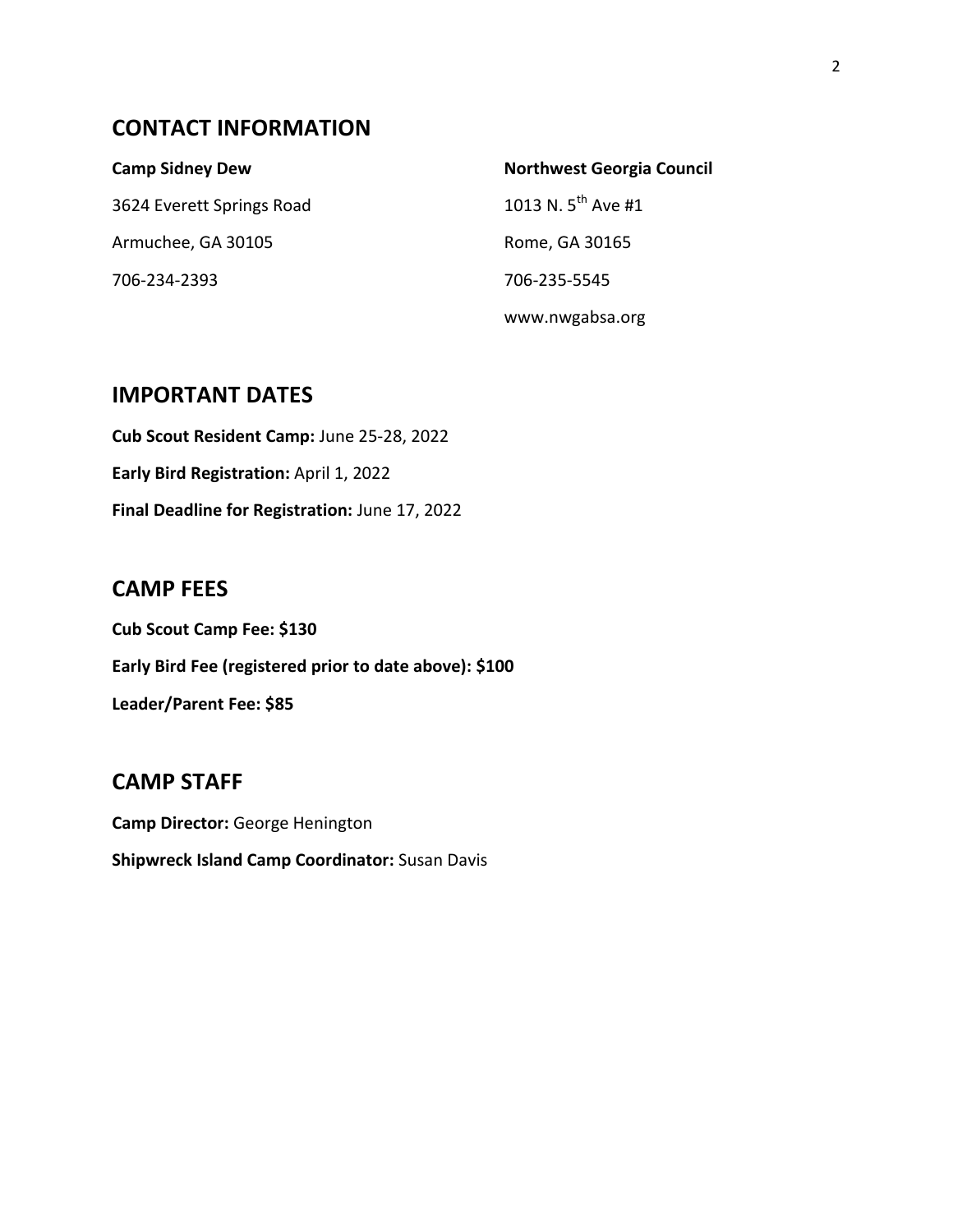# Avast me hearties! Welcome, to the 2022 Northwest Georgia Council Cub Scout Adventure Camp – Shipwreck Island!

On behalf of our entire Camp Sidney Dew staff, welcome to Shipwreck Island – the 2022 edition of our Cub Scout Adventure Camp! Your Cub Scout is about to embark on a fun-filled journey that will be talked about for years to come. Our goals for these camps are to keep everyone safe, provide opportunities for advancement, instill Scouting values in each participant, and create "old-man memories." We will ensure that your Scouts (and parents!) have an exciting, fun-filled time at camp, whetting their appetites for the adventures to come in the years ahead.

At Camp Sidney Dew, you will find a friendly atmosphere, where we seriously take the needs and successes of every Scout, den, and pack into account. We have worked hard to assemble a staff of adults and older Scouts who are good leaders, trained in Scout skills, teaching methods, and first aid, and who enjoy sharing their scouting knowledge. We have taken feedback from the previous year's programs and are making changes to enhance the experience for everyone.

In this guide**,** you'll find the information you need to register and prepare for Shipwreck Island. This year, we have also scheduled several Parent Meetings to answer questions and receive feedback which will help us improve everyone's experience. We will be offering two Zoom meetings and one in-person meeting to help accommodate everyone's needs. Please see further below in the Leaders' Guide about specific dates and times for these meetings. In addition, we have scheduled meetings for Arrow of Light participants and their parents to provide information about our new and improved Arrow of Light program, newly re-named, the SAS(QUATCH)-WALK!

Please feel free to contact us with any questions, concerns, or feedback you may have:

#### **Susan Davis – Shipwreck Island Camp Coordinator: [susand2006@gmail.com](mailto:susand2006@gmail.com)**

#### **George Henington - Camp Director: george.henington@scouting.org**

If there is anything that we as a staff can do to make your stay pleasant and enjoyable, please let us know. We look forward to seeing you at Shipwreck Island in June!

Yours in Scouting,

Susan Davis & George Henington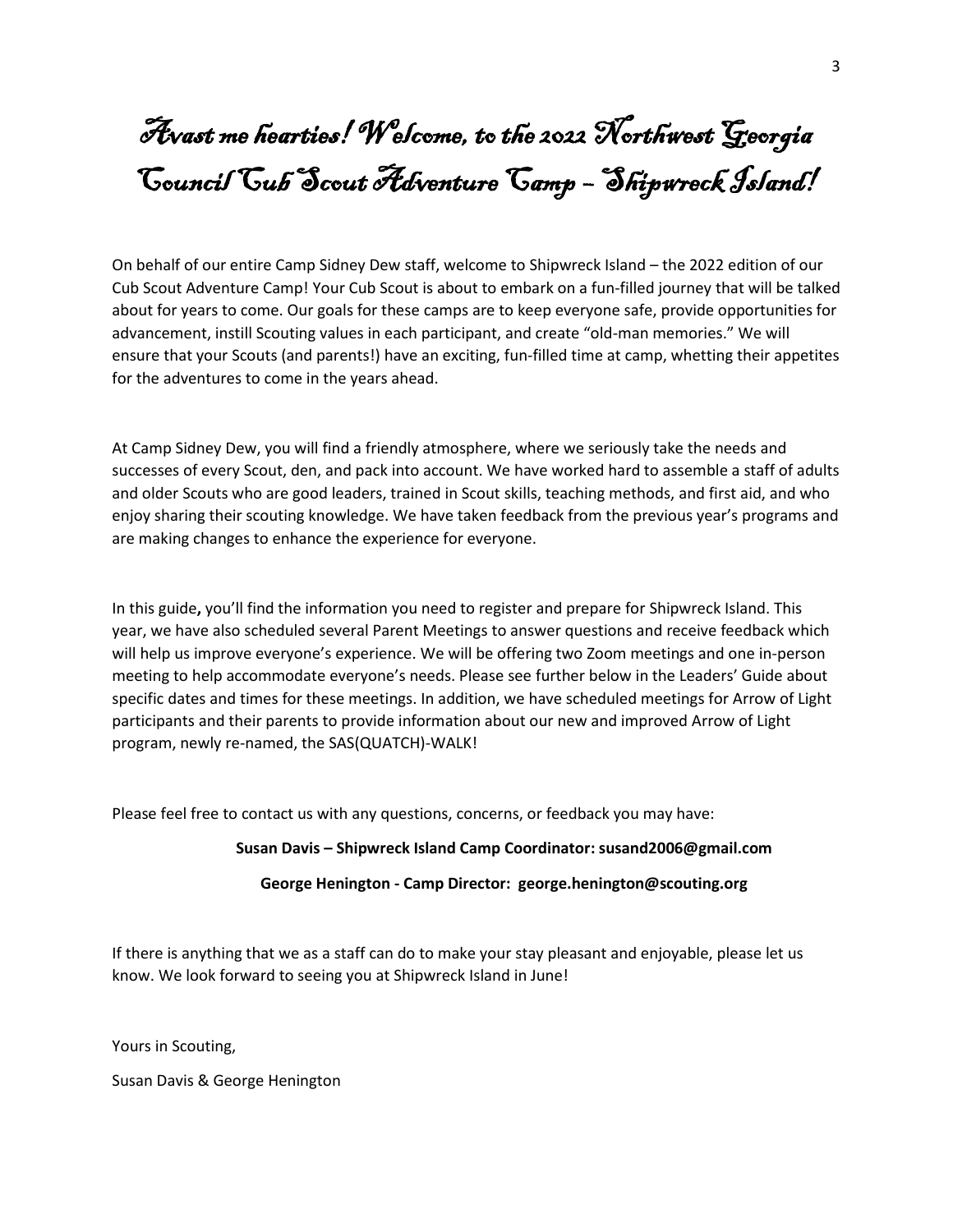#### **CHECK-IN**

Check-in will take place in Simmons Shelter between 2:00 PM and 4:00 PM on Saturday, June 25. All units/individual participants will be contacted the week prior to camp to schedule a specific check-in time. At check-in, please have the following: BSA Medical Form, parts A and B for each youth and adult attending, and a copy of each adult's Youth Protection Training certificate.

After check-in, campers will be escorted to the pool for swim checks (weather permitting) and then taken to their campsites to set up. We hope to have everyone's gear hauled to campsites by the time they arrive there. Units are also welcome to bring a trailer which will be escorted to campsites at checkin.

Please be aware that swim checks CAN be performed prior to camp! Contact Susan Davis for more information. Any adults planning to participate in the Arrow of Light parent program should plan to take a swim test as well.

#### **ARROW OF LIGHT PROGRAM**

After positive reviews and constructive feedback from last year's Arrow of Light Trek program, we've made lots of changes and are excited to announce the new and improved SAS(QUATCH)-WALK Program, specifically designed to introduce Arrow of Light scouts to skills they'll need when they cross over to Scouts BSA troops. For those of you who may be familiar with our Spike Buck program for first-year campers at Summer Camp, think of the SAS-WALK program as a prequel to Spike Buck!

For more detailed information regarding the SAS-WALK Program, please see the SAS-WALK Program Guide!

#### **SAMPLE SCHEDULE**

Please be aware that this schedule is only tentative. We advise you NOT to share this schedule with youth as activities may be changed or removed prior to camp and we do not want any campers to be disappointed! This is only meant to be a sample of what to expect! Final schedules will be given to units at check-in. For more information regarding the Arrow of Light SAS-WALK program, please see the SAS-WALK Program Guide (coming soon!).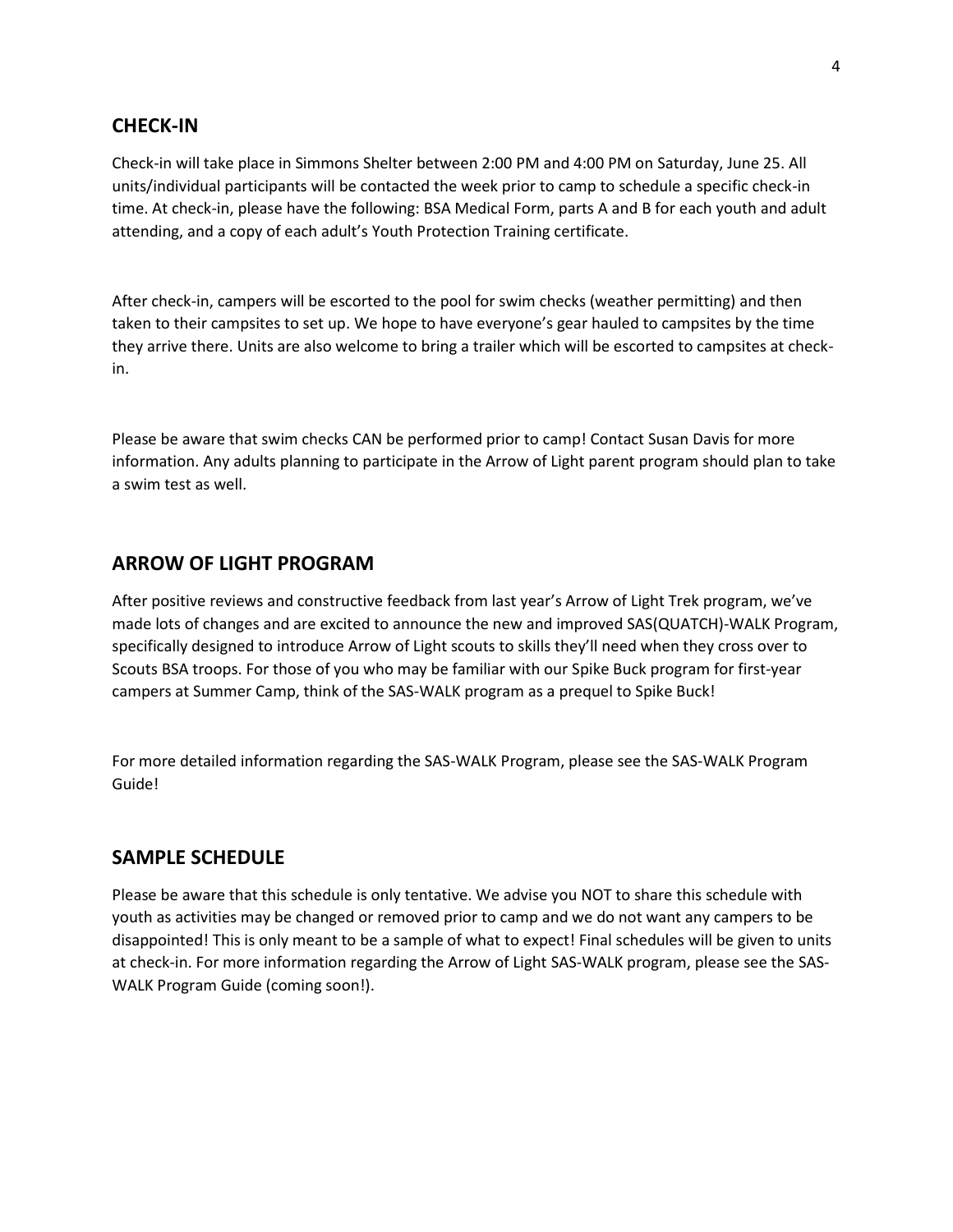# **SATURDAY, JUNE 25**

| $2 PM - 4 PM$ | Check-in at Simmons Shelter & Activities at Pompie Park |  |
|---------------|---------------------------------------------------------|--|
|               | Swim Checks                                             |  |
|               | Campsite Set-up                                         |  |
| 5:50 PM       | Assembly on Parade Field outside of Dining Hall         |  |
| 6:00 PM       | Flag Ceremony                                           |  |
| 6:10 PM       | Dinner                                                  |  |
| 7:10 PM       | Scout Vespers for Youth (Eagle Chapel)                  |  |
| 7:45 PM       | <b>Opening Campfire at Council Ring</b>                 |  |
| 10:00 PM      | Lights out                                              |  |
|               | Quiet hours begin                                       |  |

# **SUNDAY, JUNE 26**

| <b>TIME</b> | <b>GROUP 1</b> | <b>GROUP 2</b>                                  | <b>GROUP 3</b> | <b>GROUP 4</b> | <b>ARROW OF</b><br><b>LIGHT</b>   |
|-------------|----------------|-------------------------------------------------|----------------|----------------|-----------------------------------|
| 7:45 AM     |                | Flag Raising at Parade Field                    |                |                |                                   |
| 8:00 AM     |                | <b>Breakfast</b>                                |                |                |                                   |
| 9:00 AM     | <b>STEM</b>    | Pool                                            | Handicraft     | <b>BBs</b>     | <b>BBs</b>                        |
| 10:00 AM    | Pool           | <b>STEM</b>                                     | <b>BBs</b>     | Archery        | Archery                           |
| 11:00 AM    | Handicraft     | Games                                           | Archery        | Pool           | Pool                              |
| 12:00 PM    |                | Lunch<br><b>Rest Period in Campsites</b>        |                |                | Arrow of Light<br><b>SAS-WALK</b> |
| 2:00 PM     | Archery        | <b>BBs</b>                                      | Games          | Handicraft     | Program                           |
| 3:00 PM     | <b>BBs</b>     | Archery                                         | <b>STEM</b>    | Games          |                                   |
| 4:00 PM     | Games          | Handicraft                                      | Pool           | <b>STEM</b>    |                                   |
| 5:00 PM     |                | <b>Rest Period in Campsites</b>                 |                |                |                                   |
| 5:50 PM     |                | Assembly on Parade Field outside of Dining Hall |                |                |                                   |
| 6:00 PM     |                | <b>Flag Ceremony</b>                            |                |                |                                   |
| 6:10 PM     |                | Dinner                                          |                |                |                                   |
| 7:30 PM     |                | Special Guests in the Council Ring              |                |                |                                   |
| 8:30 PM     |                | S'Mores and Movie in Council Ring               |                |                |                                   |
| 10:30 PM    |                | Lights Out<br>Quiet hours Begin                 |                |                |                                   |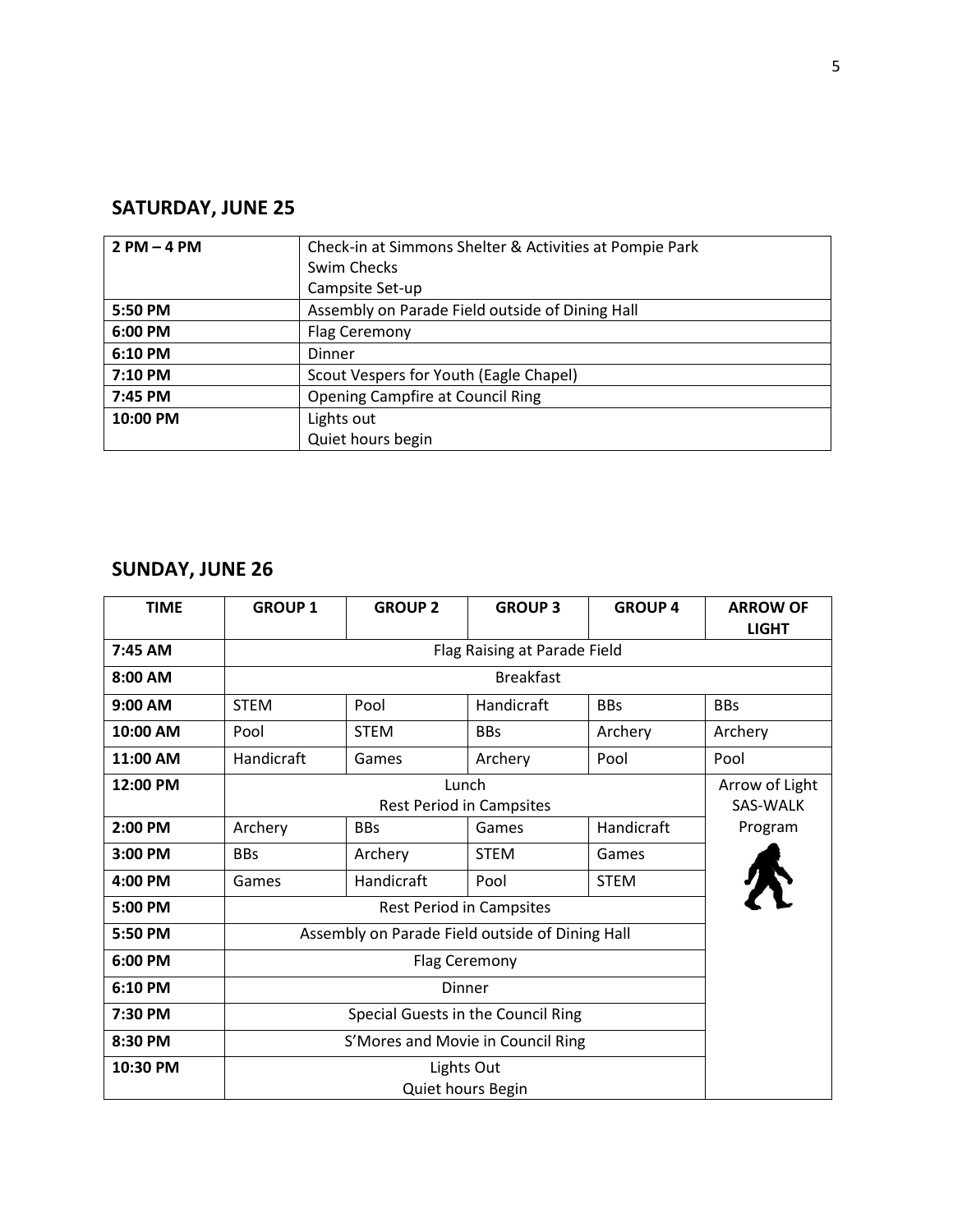# **MONDAY, JUNE 27**

| <b>TIME</b> | <b>GROUP 1</b>                                   | <b>GROUP 2</b>               | <b>GROUP 3</b>    | <b>GROUP 4</b>      | <b>ARROW OF</b><br><b>LIGHT</b> |
|-------------|--------------------------------------------------|------------------------------|-------------------|---------------------|---------------------------------|
| 7:45 AM     |                                                  | Flag Raising at Parade Field |                   |                     | Arrow of Light                  |
| 8:00 AM     | <b>Breakfast</b>                                 |                              |                   | SAS-WALK<br>Program |                                 |
| 9:00 AM     | Den Time                                         | Den Time                     | Den Time          | Den Time            |                                 |
| 10:00 AM    | <b>NOVA</b>                                      | <b>NOVA</b>                  | <b>NOVA</b>       | <b>NOVA</b>         |                                 |
| 11:00 AM    | <b>NOVA</b>                                      | <b>NOVA</b>                  | <b>NOVA</b>       | <b>NOVA</b>         |                                 |
| 12:00 PM    | Lunch<br><b>Rest Period in Campsites</b>         |                              |                   |                     |                                 |
| 2:00 PM     | Cardboard Boat Battle at Lake Goodyear           |                              |                   |                     |                                 |
| 3:00 PM     | Fishing Derby at Lake Goodyear                   |                              |                   |                     |                                 |
| 4:00 PM     | Down and Dirty Obstacle Course at Athletic Field |                              |                   |                     |                                 |
| 6:10 PM     | Assembly on Parade Field outside of Dining Hall  |                              |                   |                     |                                 |
| 6:20 PM     | <b>Flag Ceremony</b>                             |                              |                   |                     |                                 |
| 6:30 PM     | Dinner                                           |                              |                   |                     |                                 |
| 7:45 PM     | <b>Closing Campfire in Council Ring</b>          |                              |                   |                     |                                 |
| 10:00 PM    | Lights out                                       |                              |                   |                     |                                 |
|             |                                                  |                              | Quiet hours begin |                     |                                 |

# **TUESDAY, JUNE 28**

| <b>TIME</b>        |                                                        |
|--------------------|--------------------------------------------------------|
| 8:00 AM – 8:30 AM  | Breakfast Bistro Cart to deliver breakfast to campsite |
| 8:30 AM – 10:30 AM | l Check-out at Simmons Shelter                         |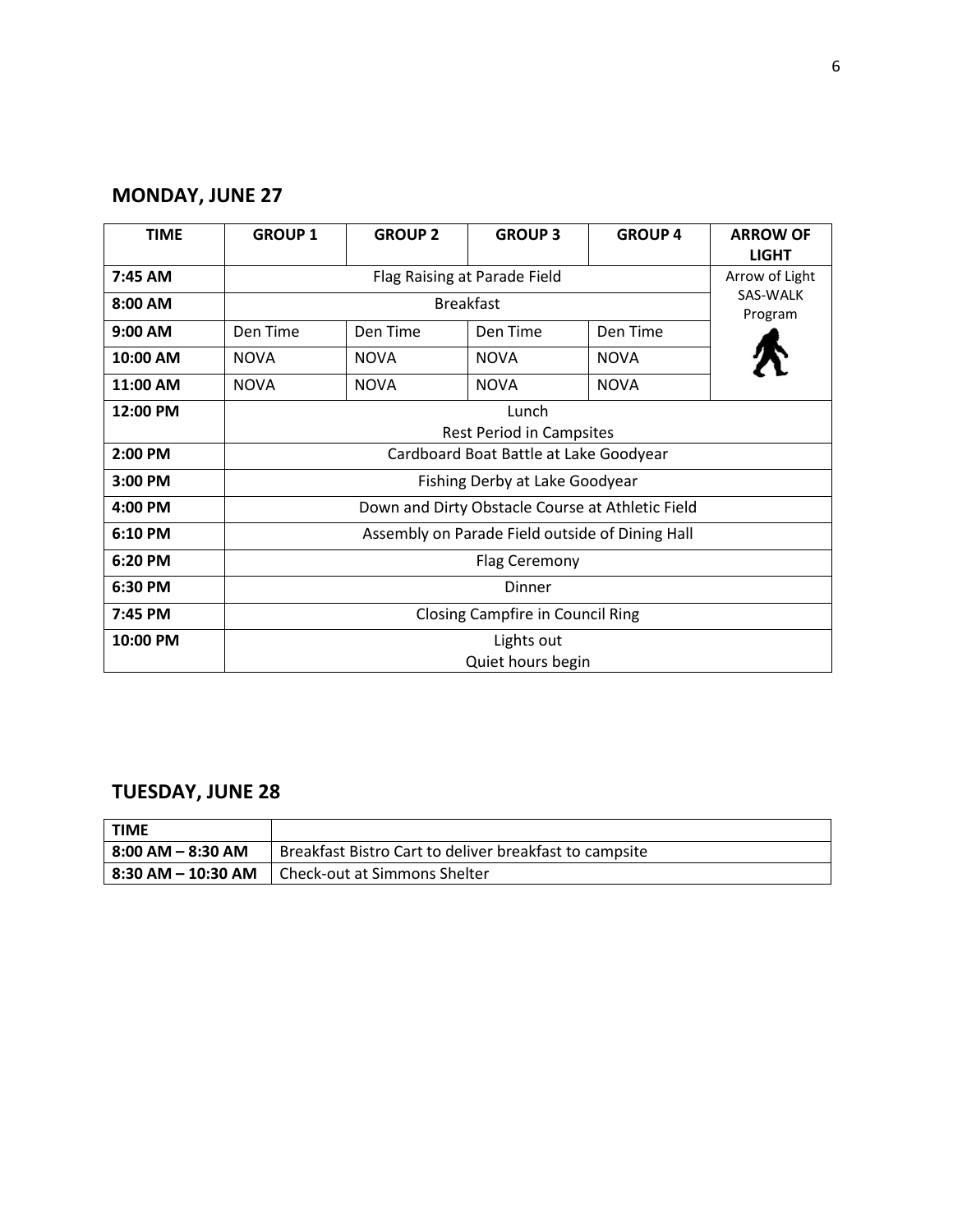## **ITEMS TO BRING**

\*Arrow of Light Scouts participating in the SAS-WALK program have additional supplies they will need. Please see the SAS-WALK Program Guide for these items.

\*The lack of proper supplies and equipment should NEVER be a deterrent for a Scout to attend camp. If you need assistance with finding any of these items, please contact Susan Davis and arrangements can be made.

| Scout Uniform Shirt (tan), for dinner each evening                          | Sunscreen and Bug Spray                          |
|-----------------------------------------------------------------------------|--------------------------------------------------|
| Tee shirts, one for each day of camp                                        | Water bottle                                     |
| Shorts, one for each day of camp                                            | Flashlight/Headlamp (with extra batteries)       |
| Underwear & socks                                                           | Day pack                                         |
| Swimsuit & towel                                                            | Toiletry kit & towel (showers will be available) |
| Sandals for pool area                                                       | Closed-toe tennis shoes/hiking boots             |
| Rain gear                                                                   | Spending money for trading post                  |
| Sleeping bag & pillow                                                       |                                                  |
| A smiling face & positive attitude                                          | Excitement to try new things                     |
| <b>ITEMS TO LEAVE AT HOME</b><br>*Please leave the following items at home. |                                                  |
| Pets                                                                        | Firearms                                         |
| Generators                                                                  | Sheath knives                                    |
| Fireworks                                                                   | Electronics                                      |

Clothes/Shoes you do not want to get dirty or destroyed Weapons

Alcohol Your kitchen sink  $\odot$ 

### **ACCOMODATIONS**

All participants will be housed on the lean-to side of camp. Each lean-to sleeps four in two sets of bunk beds. Lean-to's are mini-cabins with walls on each side and back with the front wall being open to allow for air flow. Each campsite is equipped with a latrine and sink for brushing teeth and hygiene.

Most campsites are also able to accommodate tents and hammocks. If either of those options are your preferred sleeping arrangement, please let us know so that we may place you in a campsite conducive to those options.

Shower house #2 (behind the fishing shelter) will be open during the camp for showers and toilet facilities.